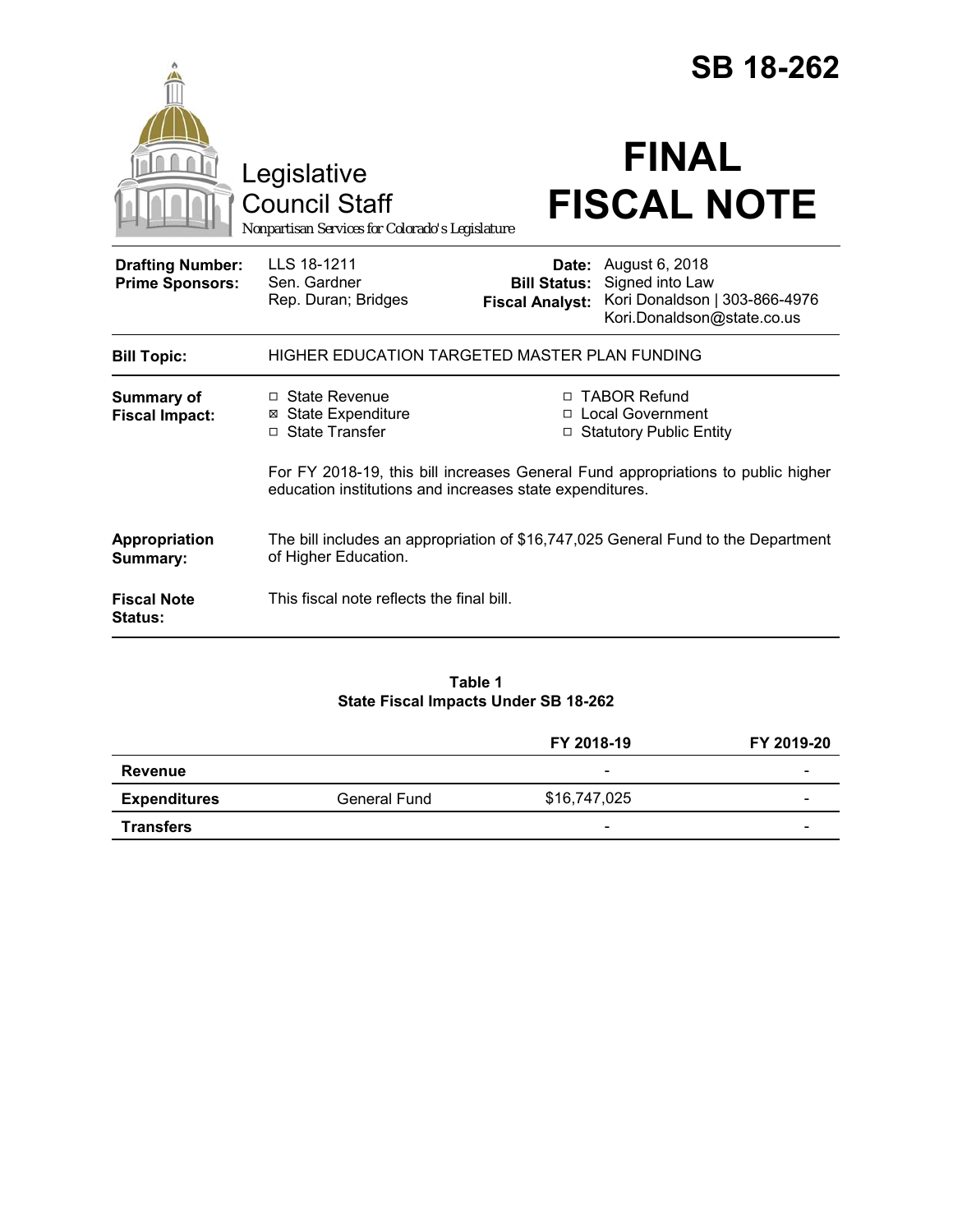August 6, 2018

#### **Summary of Legislation**

For FY 2018-19, the bill appropriates \$16.7 million to implement CCHE master plan program and policy goals at the state's higher education institutions. For the most part, the bill allocates money consistent with existing law established by House Bill 14-1319 and other statutory provisions, and conforms with how appropriations were made in the 2018 Long Bill, House Bill 18-1322.

#### **State Expenditures**

There will be a one-time increase in expenditures at state higher education institutions for FY 2018-19. Table 2 shows the funding distribution.

|                                                                                     | College<br>Opportunity<br><b>Fund</b><br><b>Stipend</b> | Fee-for-<br><b>Service</b><br><b>Contracts</b> | Fee-for-<br><b>Service for</b><br><b>Speciality</b><br><b>Education</b> | <b>Total</b>  |
|-------------------------------------------------------------------------------------|---------------------------------------------------------|------------------------------------------------|-------------------------------------------------------------------------|---------------|
| <b>Adams State University</b>                                                       | \$67,489                                                | \$472,649                                      |                                                                         | \$540,138     |
| <b>Colorado Community Colleges</b>                                                  | 2,698,744                                               | 895,938                                        |                                                                         | 3,594,682     |
| Colorado Mesa University                                                            | 380,990                                                 | 360,451                                        |                                                                         | 741,441       |
| <b>Colorado School of Mines</b>                                                     | 158,217                                                 | 318,385                                        |                                                                         | 476,602       |
| Colorado State University System                                                    | 1,154,032                                               | 344,905                                        | 607,333                                                                 | 2,106,270     |
| <b>Fort Lewis College</b>                                                           | 90,748                                                  | 440,855                                        |                                                                         | 531,603       |
| Metropolitan State University of Denver                                             | 822,632                                                 | 736,022                                        |                                                                         | 1,558,654     |
| University of Colorado System                                                       | 1,724,293                                               | 0                                              | 741,514                                                                 | 2,465,807     |
| University of Northern Colorado                                                     | 395,056                                                 | 275,312                                        |                                                                         | 670,368       |
| Western State Colorado University                                                   | 79,997                                                  | 461,641                                        |                                                                         | 541,638       |
| <b>Subtotals</b>                                                                    | \$7,572,198                                             | \$4,306,158                                    | \$1,348,847                                                             | \$13,227,203* |
| <b>Aims Community College</b>                                                       |                                                         |                                                |                                                                         | \$185,887     |
| Colorado Mountain College                                                           |                                                         |                                                |                                                                         | 144,670       |
| <b>Subtotal</b>                                                                     |                                                         |                                                |                                                                         | S             |
| Need-Based Aid                                                                      |                                                         |                                                |                                                                         | \$1,654,375   |
| Colorado Opportunity Fund<br>Scholarship Initiative                                 |                                                         |                                                |                                                                         | \$1,500,000   |
| <b>Stipends for Students Attending</b><br><b>Participating Private Institutions</b> |                                                         |                                                |                                                                         | \$34,890      |
| <b>Grand Total</b>                                                                  | \$7,572,198                                             | \$3,166,752                                    | \$2,375,268                                                             | \$16,747,025  |

## **Table 2 Funding Distribution Under SB 18-262**

*\* This amount shall be reappropriated to the various governing boards.*

## **Effective Date**

The bill was signed into law by the Governor and took effect on May 29, 2018.